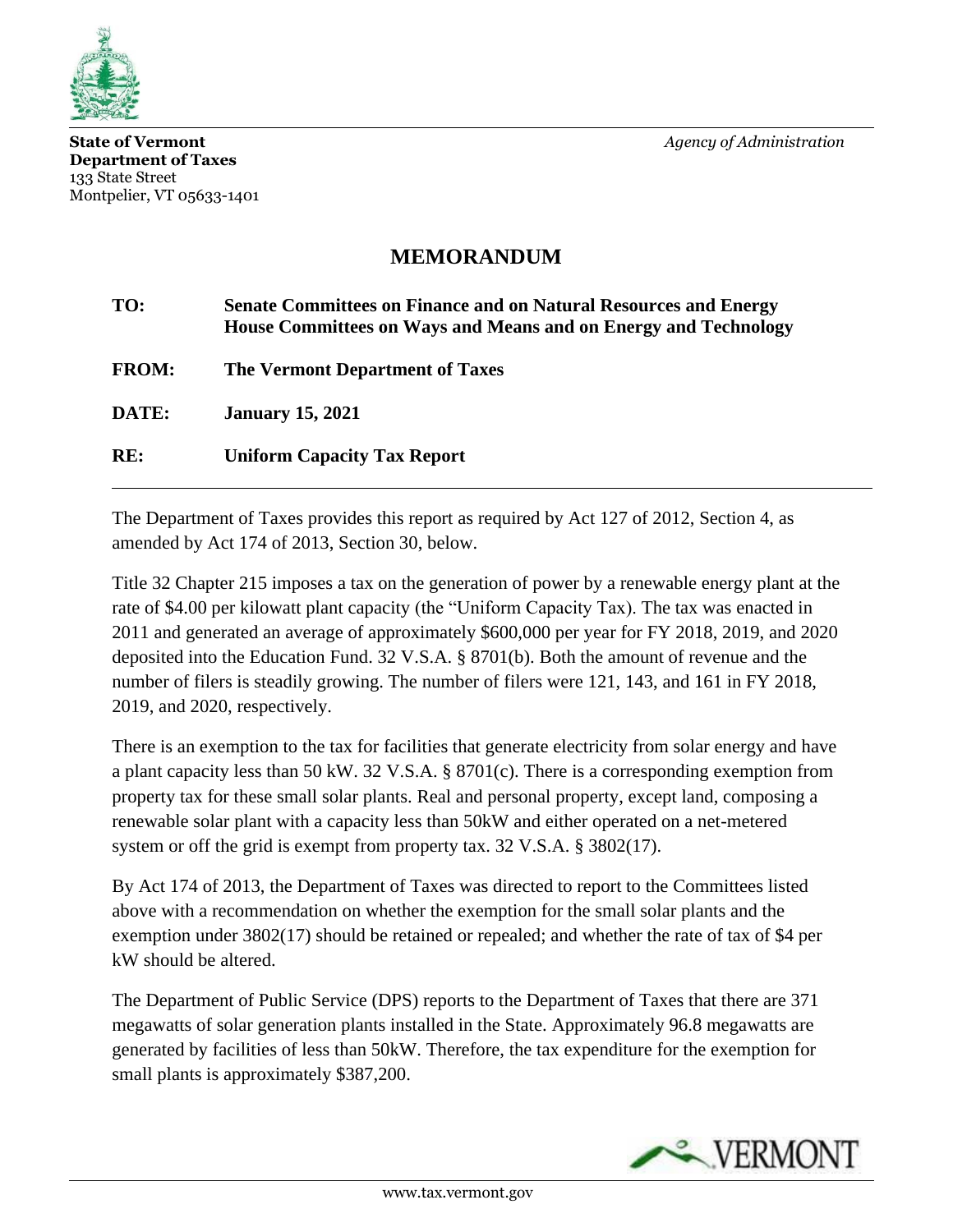

**State of Vermont** *Agency of Administration* **Department of Taxes** 133 State Street Montpelier, VT 05633-1401

DPS reports that small rooftop installations are typically 6-15 kW systems. Systems that are 50kW and under are usually installed on buildings or next to buildings, on the premises of an owner who uses the site for residential or commercial purposes. In other words, systems less than 50kW are typically not stand-alone solar generation facilities.

We presume that the legislative intention of the exemption for small systems was to encourage the installation and use of such systems for both environmental and economic reasons. Further, we note that for residential or commercial properties, while small systems are exempt from this tax and property tax, the installation of the systems on a residence or business may increase the value of the property because of the appeal or advantage of the solar generation. The increased value of the underlying residence or business is taxed by the property tax.

## Recommendations

We recommend maintaining both the existing exemption and the existing rate of the tax. The intention of the legislature is being met – the DPS statistics show steady growth of small systems. Further, the absence of the exemption would mean that a homeowner or business owner considering solar would face both increased property tax and a new compliance obligation and liability with the Uniform Capacity Tax. This could discourage the continued installation of small systems.